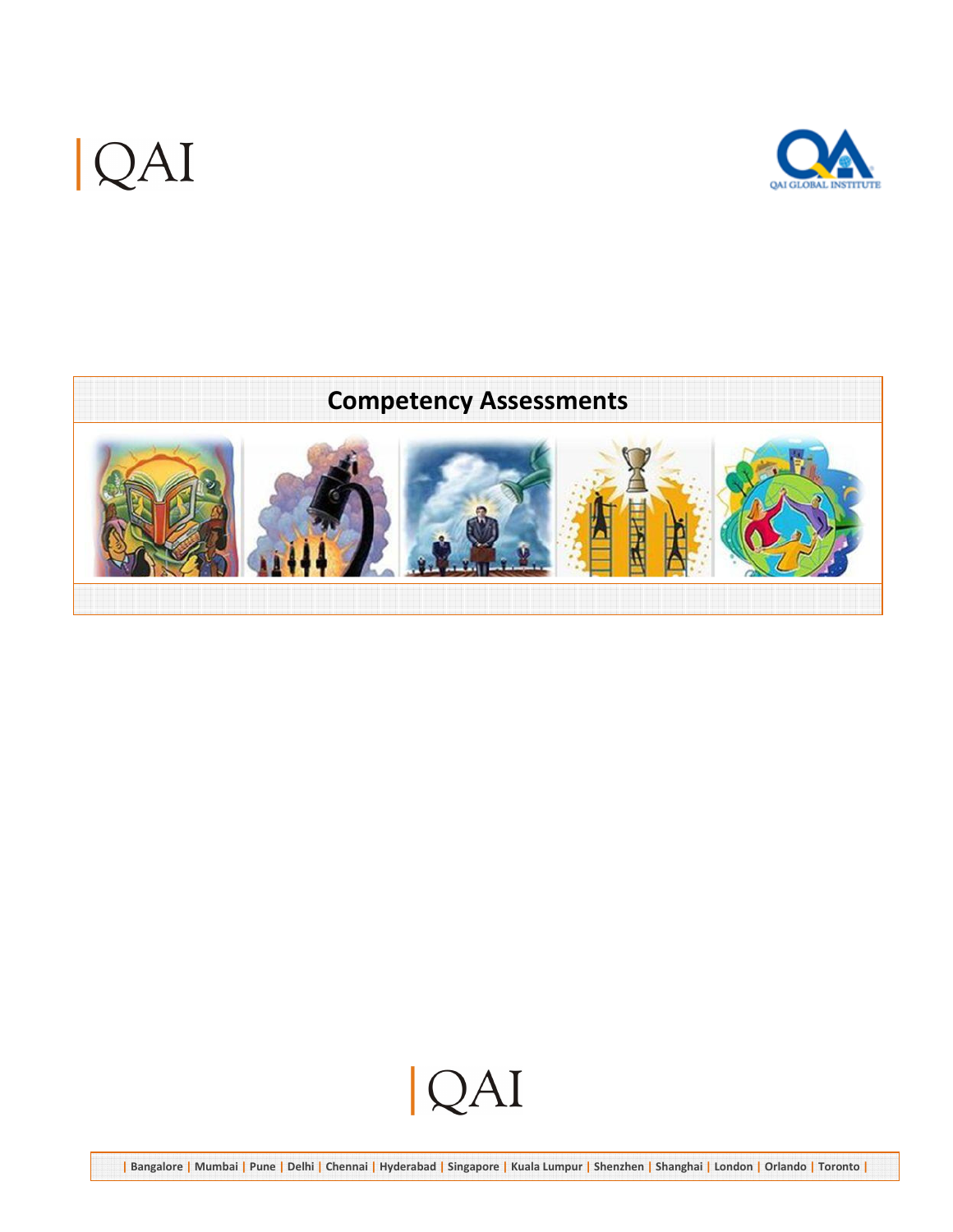

### Assessment Solutions

Recognizing and Enabling Transformation!

A great organization starts with great employees, and the employees are what an organization is made of. In times of consolidation, it is necessary for every organization to focus on identification, retention, and development of skills required. Firstly, the challenge is the lack of a competency framework for Testing, and secondly, the lack of scientific, objective assessment focused on Software Testing.

Taking inspiration from SFIA Framework of UK, we at QAI Global Institute have developed a role based competency framework for Software Professionals, namely **Universal Competency** Framework for Testers (UCFT). The competency framework is aligned to the Bodies of Knowledge of reputed certifications from organizations like QAI, ISTQB, IIST, and process frameworks like CMMI, TMM, TPI and TMMI.

Based on the UCFT, we designed an role based assessment which is easy-to-administer, low in cost and accessible online, anywhere in the world. The key highlights of our assessments are as follows:

- **40 Knowledge Areas**
- 04 Roles of Testing Organization
- 04 Levels of Cognition
- 03 levels of difficulty
- 9,000+ strong Question Bank
- Adaptive Testing Methodology
- Objective Assessment
- Aligned to certification bodies like QAI, ISTQB, IIST
- Aligned to process frameworks of CMMI, TMMI, TMM, & TPI
- **Easy to customize**
- Administered Online and in Paper and Pencil Mode
- Instant Test Results
- Dedicated Support team
- **Available across 264 proctored centers**
- Post assessment support for learning plan creation
- Organizational Skill Reporting

Our anchor customers for this line include:



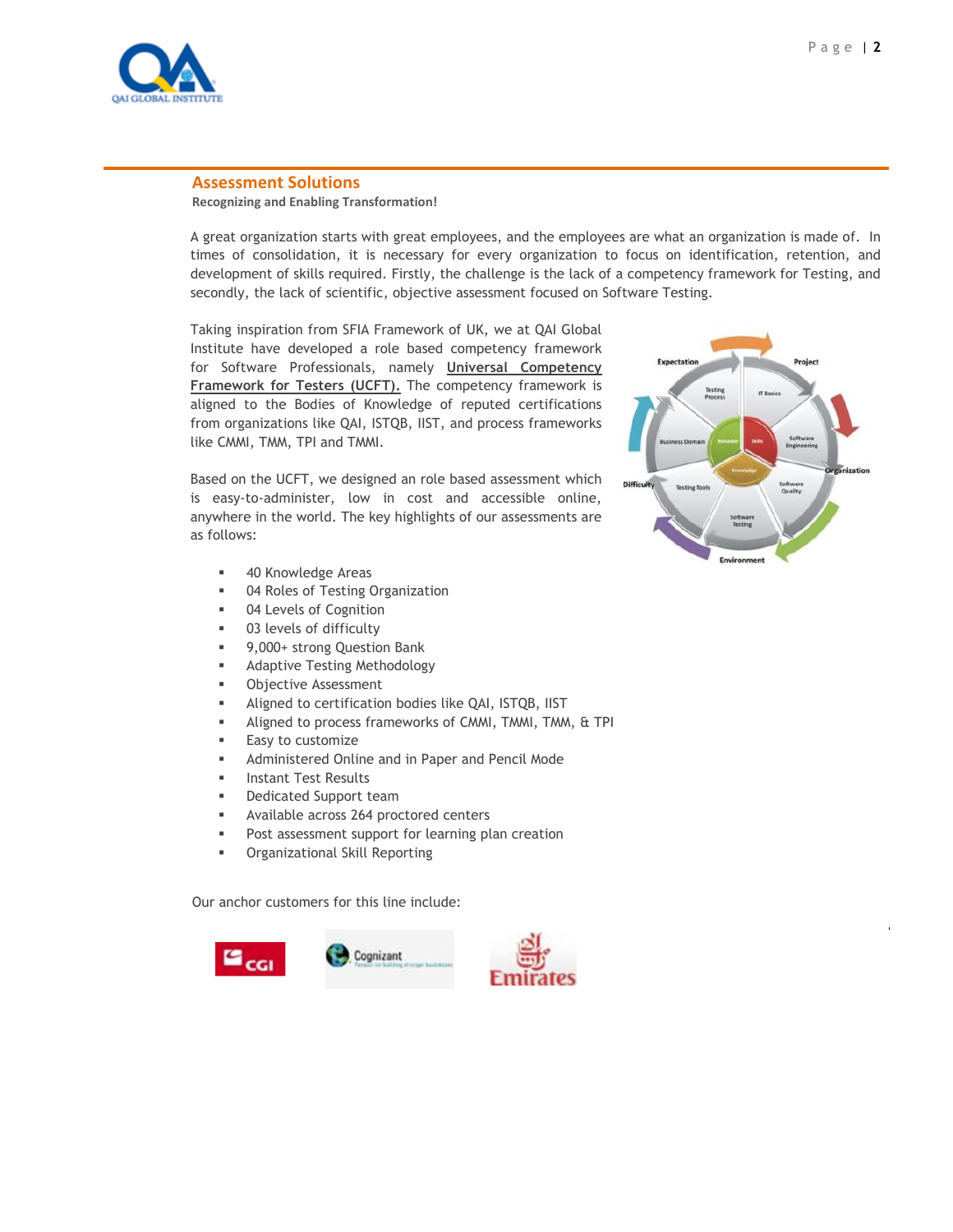

### Assessment Methodology

Alignment of Role and Result is the KEY!

Competencies are the knowledge, understanding, practical and thinking skills needed to perform effectively to the standards required in employment. They are identified and demonstrated through sets of behaviors that encompass the skills, knowledge, abilities and personal attributes that are critical to successful role accomplishment.

The UCTF Framework has been designed and developed to incorporate the dimensions of competence, namely organizational, technical, process, people and management. The intent is to ensure that the individuals themselves, their organizations, and associated industry professional bodies apply a rigorous methodology for the development, assessment, and recognition of competence in individual testing professionals.

The UCTF Framework has also been developed to apply generically to all levels of testing professionals, regardless of the nature, type, size, or complexity of projects in which they are



engaged—in other words, to apply to testing professionals involved with the function of testing. It is also made in a flexible manner to enable customization to an organizational context.

The UCTF Framework is structured as follows for every single role, identified:

- Competency Clusters. Competency Clusters are included in the structure of the UCTF Framework, and correspond to the testing process groups of Initiating, Planning, Staffing, Engineering, Executing, Automating, Controlling, and Closing.
- Units of Competence. Units of Competence describe, in broad terms, what is expected of testing professionals in particular aspects of the job. A Unit is able to stand alone as a complete function in

the area of employment. Each Unit of Competence in this section of the UCTF corresponds to a Knowledge Area of Testing.

**Elements.** Each Unit of Competence and Competency Cluster consists of a number of Elements, which reflect the competencies that project managers are expected to possess.



- Cognitive Levels. For each defined element of the knowledge area, we assign a cognitive level based on the role requirements in an organization. The current cognitive levels include, Remember (K1); Understand (K2); Apply (K3); and Analyze (K4).
- Difficulty Levels. On a single cognitive level, it is also essential to identify individuals who can handle complex situations. Hence the model accommodates for a difficulty level namely, Low, Intermediate, and High for enabling customization.